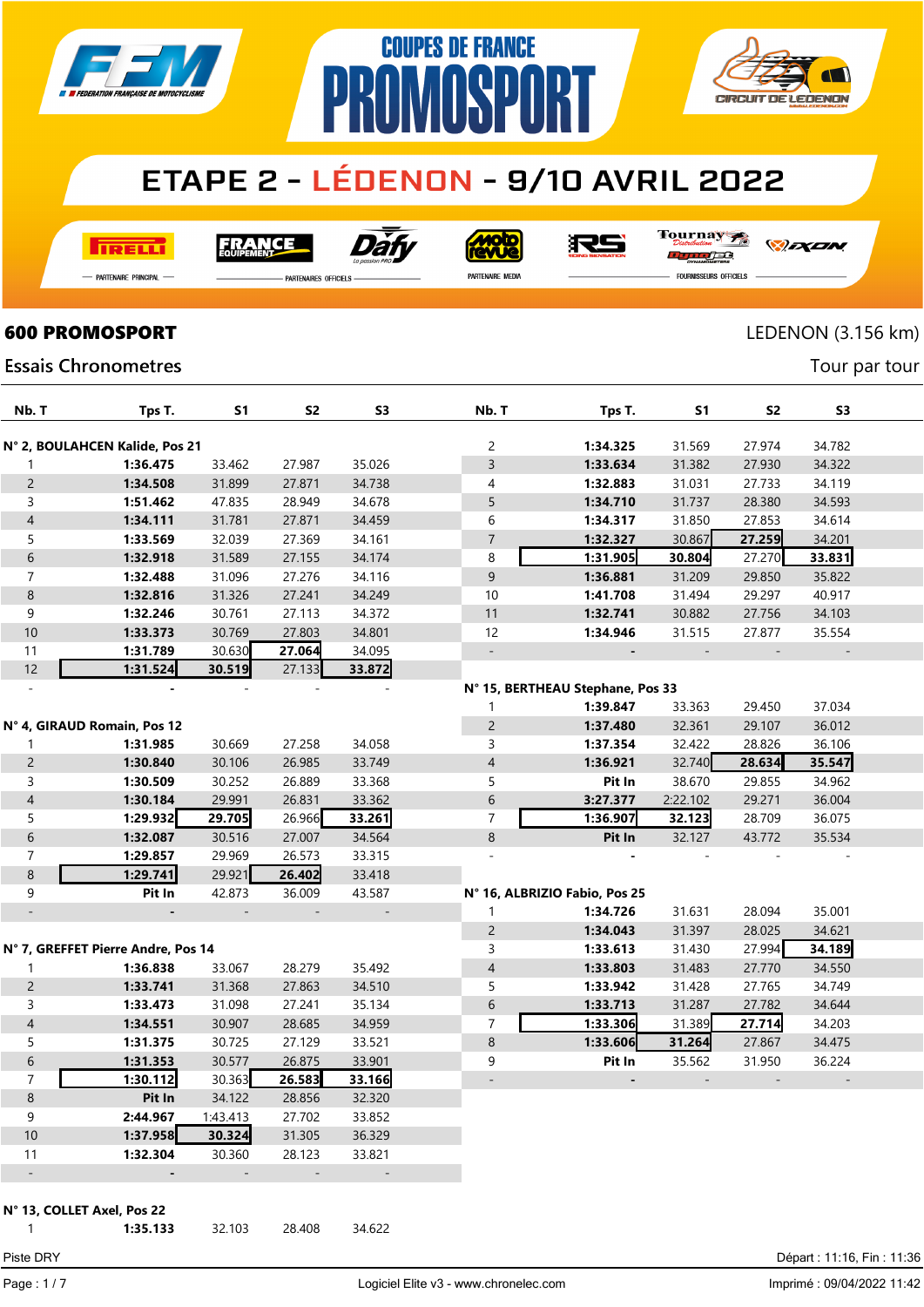

**COUPES DE FRANCE** 

**MASP** 

**I तत्वच**र्च

**FRANCE** 



Moto

很与

Tournay

PR

*DEXEN* 

**CIRCUIT DE LEDENON** 

-<br>Partenaire Principal

**Essais Chronometres** 

**PARTENAIRES OFFICIELS** 

<u>| L</u>

rac

| <b>PARTENAIRE MEDIA</b> |  |  |
|-------------------------|--|--|

FOURNISSEURS OFFICIELS

### **600 PROMOSPORT** LEDENON (3.156 km)

Tour par tour

| Nb. T                    | Tps T.                               | S1       | S <sub>2</sub> | S <sub>3</sub>           | Nb. T                     | Tps T.                             | S <sub>1</sub> | <b>S2</b> | S <sub>3</sub> |  |
|--------------------------|--------------------------------------|----------|----------------|--------------------------|---------------------------|------------------------------------|----------------|-----------|----------------|--|
|                          | N° 17, BELCASTRO Christopher, Pos 27 |          |                |                          | 4                         | 1:28.725                           | 29.663         | 26.287    | 32.775         |  |
| 1                        | 1:39.350                             | 33.894   | 29.615         | 35.841                   | 5                         | 1:28.530                           | 29.545         | 26.162    | 32.823         |  |
| $\overline{c}$           | 1:36.732                             | 32.460   | 28.573         | 35.699                   | 6                         | Pit In                             | 31.591         | 29.162    | 32.381         |  |
| 3                        | 1:35.641                             | 31.922   | 28.143         | 35.576                   | 7                         | 3:53.601                           | 2:53.595       | 26.836    | 33.170         |  |
| $\overline{\mathcal{A}}$ | 1:36.213                             | 32.066   | 28.547         | 35.600                   | 8                         | 1:29.002                           | 29.652         | 25.933    | 33.417         |  |
| 5                        | 1:34.692                             | 31.852   | 27.834         | 35.006                   | 9                         | 1:28.270                           | 29.567         | 25.984    | 32.719         |  |
| 6                        | Pit In                               | 31.222   | 27.843         | 35.671                   | 10                        | 1:28.471                           | 29.462         | 26.130    | 32.879         |  |
| 7                        | 4:24.387                             | 3:21.691 | 27.710         | 34.986                   | 11                        | 1:28.169                           | 29.563         | 25.952    | 32.654         |  |
| $\bf 8$                  | 1:34.168                             | 31.370   | 27.981         | 34.817                   |                           |                                    |                |           |                |  |
| 9                        | 1:34.144                             | 31.668   | 27.689         | 34.787                   |                           |                                    |                |           |                |  |
| $10$                     | 1:33.700                             | 31.528   | 27.705         | 34.467                   |                           | N° 24, DI GREGORIO Patrice, Pos 16 |                |           |                |  |
|                          |                                      |          |                |                          | 1                         | 1:30.418                           | 29.944         | 26.595    | 33.879         |  |
|                          |                                      |          |                |                          | $\overline{c}$            | 1:30.574                           | 30.076         | 26.805    | 33.693         |  |
|                          | N° 18, BOURDIN Thomas, Pos 20        |          |                |                          | 3                         | 1:30.935                           | 30.153         | 26.923    | 33.859         |  |
| 1                        | 1:37.677                             | 33.641   | 28.377         | 35.659                   | $\overline{\mathcal{A}}$  | 1:30.346                           | 30.073         | 26.811    | 33.462         |  |
| $\overline{c}$           | 1:35.479                             | 31.923   | 28.242         | 35.314                   | 5                         | 1:30.655                           | 30.354         | 26.970    | 33.331         |  |
| 3                        | 1:34.342                             | 31.827   | 27.743         | 34.772                   | 6                         | Pit In                             | 33.144         | 29.055    | 34.178         |  |
| $\overline{\mathcal{A}}$ | 1:33.157                             | 31.262   | 27.539         | 34.356                   |                           |                                    |                |           |                |  |
| 5                        | 1:32.421                             | 31.034   | 27.035         | 34.352                   |                           |                                    |                |           |                |  |
| 6                        | 1:32.008                             | 30.988   | 26.889         | 34.131                   | N° 27, ERUAM Cyril, Pos 2 |                                    |                |           |                |  |
| $\overline{7}$           | 1:31.277                             | 30.462   | 26.956         | 33.859                   | 1                         | 1:30.600                           | 30.463         | 26.847    | 33.290         |  |
| $\bf 8$                  | Pit In                               | 31.306   | 27.592         | 35.420                   | $\overline{c}$            | 1:29.508                           | 30.116         | 26.435    | 32.957         |  |
| 9                        | 3:40.990                             | 2:38.079 | 27.982         | 34.929                   | 3                         | 1:28.944                           | 29.655         | 26.198    | 33.091         |  |
| $10$                     | 1:31.968                             | 30.964   | 27.163         | 33.841                   | $\overline{\mathcal{A}}$  | Pit In                             | 29.447         | 26.225    | 36.878         |  |
| 11                       | 1:32.520                             | 31.188   | 27.315         | 34.017                   | 5                         | 2:57.015                           | 1:53.242       | 28.147    | 35.626         |  |
| $\overline{\phantom{a}}$ |                                      |          |                | $\overline{\phantom{a}}$ | 6                         | 1:28.774                           | 29.566         | 26.150    | 33.058         |  |
|                          |                                      |          |                |                          | $\overline{7}$            | 1:28.643                           | 29.442         | 25.984    | 33.217         |  |
|                          | N° 20, GALAIS Florian, Pos 31        |          |                |                          | $\bf 8$                   | 1:32.533                           | 29.352         | 26.235    | 36.946         |  |
| 1                        | 1:36.691                             | 32.604   | 28.479         | 35.608                   | 9                         | 1:34.914                           | 29.400         | 26.323    | 39.191         |  |
| $\overline{c}$           | 1:36.319                             | 32.293   | 28.420         | 35.606                   | 10                        | 1:28.762                           | 29.563         | 26.037    | 33.162         |  |
| 3                        | 1:35.691                             | 31.819   | 28.155         | 35.717                   | 11                        | 1:28.444                           | 29.428         | 26.258    | 32.758         |  |
| $\overline{\mathcal{A}}$ | 1:36.294                             | 32.143   | 28.393         | 35.758                   | 12                        | 1:28.109                           | 29.372         | 26.037    | 32.700         |  |
| 5                        | 1:36.815                             | 32.327   | 28.267         | 36.221                   | ÷,                        |                                    |                |           |                |  |
| 6                        | Pit In                               | 32.819   | 28.695         | 42.264                   |                           |                                    |                |           |                |  |
| $\overline{7}$           | 2:49.858                             | 1:44.186 | 28.812         | 36.860                   |                           |                                    |                |           |                |  |
| 8                        | Pit In                               | 36.964   | 28.762         | 40.725                   |                           |                                    |                |           |                |  |
| 9                        | 5:15.594                             | 3:52.870 | 33.544         | 49.180                   |                           |                                    |                |           |                |  |
|                          |                                      |          |                | $\overline{\phantom{a}}$ |                           |                                    |                |           |                |  |
|                          | N° 22, REAUX Florian, Pos 3          |          |                |                          |                           |                                    |                |           |                |  |
| 1                        | 1:29.989                             | 30.044   | 26.704         | 33.241                   |                           |                                    |                |           |                |  |
| $\overline{c}$           | 1:29.686                             | 30.134   | 26.525         | 33.027                   |                           |                                    |                |           |                |  |
| 3                        | 1:28.875                             | 29.720   | 26.209         | 32.946                   |                           |                                    |                |           |                |  |
|                          |                                      |          |                |                          |                           |                                    |                |           |                |  |

Page : 2 / 7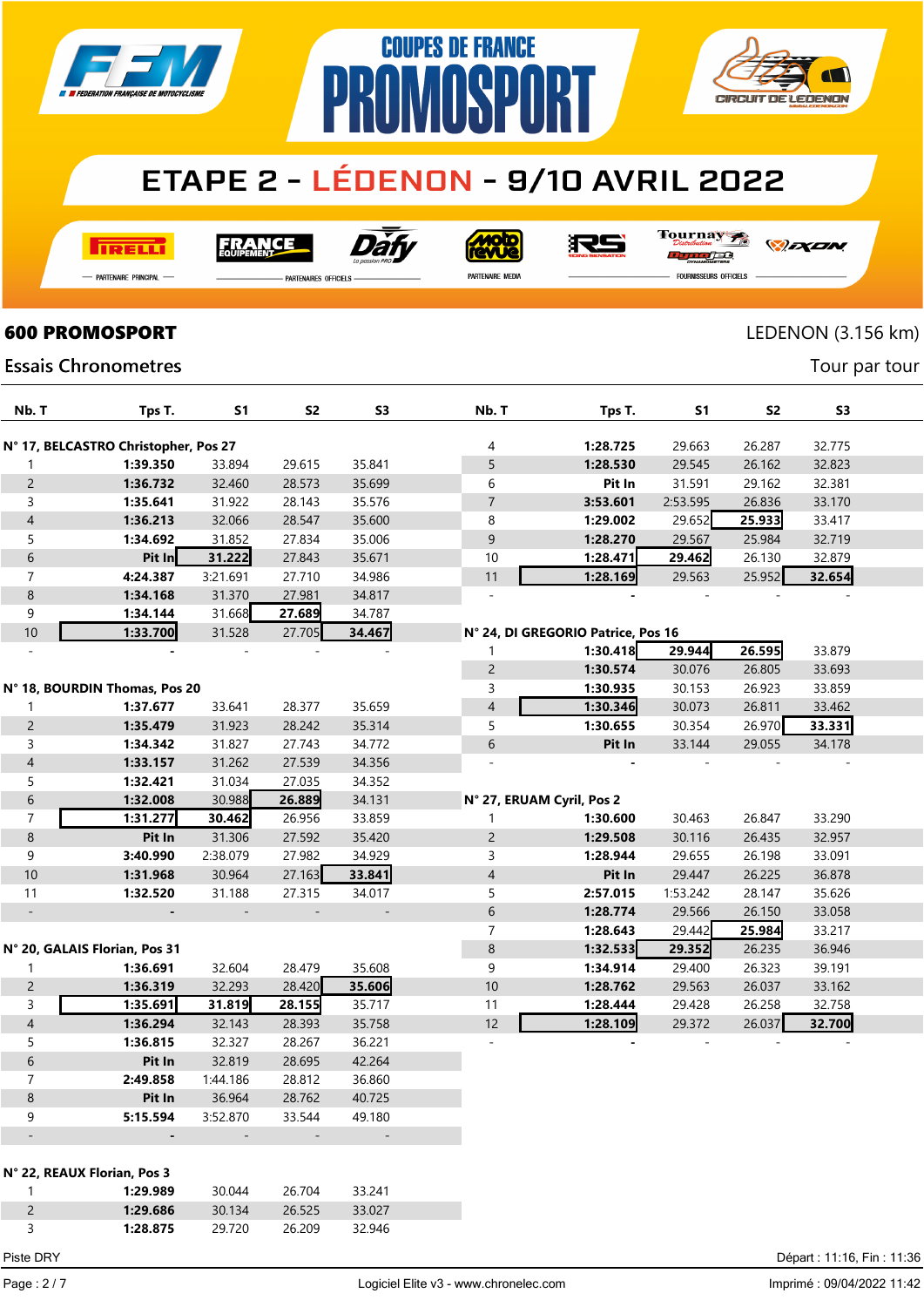

**COUPES DE FRANCE** 

**PROMOSPORT** 

**I तत्वच**र्च

FRANCE



**Moto** 

Tournay RS

*DEXEN* 

- Partenaire Principal

.<br>PARTENAIRES OFFICIELS

PARTENAIRE MEDIA

**CIRCUIT DE LEDENON** 

rac FOURNISSEURS OFFICIELS

**600 PROMOSPORT** LEDENON (3.156 km)

Tour par tour

#### **Essais Chronometres**

| Nb. T                    | Tps T.                       | S <sub>1</sub> | S <sub>2</sub> | S <sub>3</sub> | Nb. T          | Tps T.                         | S <sub>1</sub> | <b>S2</b> | S <sub>3</sub> |  |
|--------------------------|------------------------------|----------------|----------------|----------------|----------------|--------------------------------|----------------|-----------|----------------|--|
|                          |                              |                |                |                |                |                                |                |           |                |  |
|                          | N° 34, SUDUL Jeremy, Pos 28  |                |                |                | 4              | 1:39.651                       | 33.255         | 29.608    | 36.788         |  |
|                          | 1:38.170                     | 33.848         | 28.597         | 35.725         | 5              | 1:39.121                       | 33.183         | 29.366    | 36.572         |  |
| $\overline{c}$           | 1:34.673                     | 31.477         | 28.026         | 35.170         | 6              | 1:41.498                       | 33.061         | 31.022    | 37.415         |  |
| 3                        | Pit In                       | 31.774         | 28.350         | 34.166         | $\overline{7}$ | 1:38.583                       | 32.774         | 29.528    | 36.281         |  |
| 4                        | 2:47.401                     | 1:43.300       | 28.852         | 35.249         | 8              | 1:38.632                       | 32.663         | 29.822    | 36.147         |  |
| 5                        | 1:34.208                     | 31.583         | 27.653         | 34.972         |                |                                |                |           |                |  |
| 6                        | Pit In                       | 31.765         | 27.940         | 35.394         |                |                                |                |           |                |  |
| $\overline{7}$           | 3:19.056                     | 2:16.139       | 28.002         | 34.915         |                | N° 46, LENEVEU Mickael, Pos 30 |                |           |                |  |
| 8                        | 1:35.863                     | 31.257         | 28.456         | 36.150         | 1              | 1:39.691                       | 33.273         | 29.957    | 36.461         |  |
| 9                        | 1:39.419                     | 32.166         | 28.544         | 38.709         | $\overline{2}$ | 1:39.203                       | 33.900         | 29.203    | 36.100         |  |
| $10$                     | 1:33.907                     | 31.492         | 27.920         | 34.495         | 3              | 1:37.596                       | 32.487         | 29.091    | 36.018         |  |
|                          |                              |                |                |                | 4              | 1:37.147                       | 32.435         | 28.876    | 35.836         |  |
|                          |                              |                |                |                | 5              | 1:36.699                       | 32.595         | 28.387    | 35.717         |  |
|                          | N° 38, MICHAUT Yann, Pos 6   |                |                |                | 6              | 1:36.721                       | 31.837         | 29.014    | 35.870         |  |
| 1                        | 1:31.551                     | 30.774         | 26.796         | 33.981         | 7              | 1:37.373                       | 32.500         | 28.899    | 35.974         |  |
| $\overline{c}$           | 1:30.531                     | 30.410         | 26.717         | 33.404         | 8              | 1:36.234                       | 32.318         | 28.725    | 35.191         |  |
| 3                        | 1:29.524                     | 30.145         | 26.310         | 33.069         | 9              | 1:37.058                       | 32.390         | 28.780    | 35.888         |  |
| $\overline{4}$           | 1:29.267                     | 29.575         | 26.442         | 33.250         | 10             | 1:35.681                       | 32.208         | 28.225    | 35.248         |  |
| 5                        | Pit In                       | 30.791         | 27.854         | 35.383         | 11             | 1:35.482                       | 31.866         | 28.080    | 35.536         |  |
| 6                        | 7:37.246                     | 6:31.140       | 29.150         | 36.956         | 12             | 1:36.217                       | 32.516         | 28.318    | 35.383         |  |
| $\overline{7}$           | 1:29.985                     | 30.053         | 26.813         | 33.119         |                |                                |                |           |                |  |
| 8                        | 1:28.444                     | 29.505         | 25.985         | 32.954         |                |                                |                |           |                |  |
| 9                        | 1:39.471                     | 29.441         | 26.349         | 43.681         |                | N° 47, CARRIE Vincent, Pos 7   |                |           |                |  |
|                          |                              |                |                |                | 1              | 9:49.499                       | 8:48.806       | 27.251    | 33.442         |  |
|                          |                              |                |                |                | $\overline{c}$ | 1:29.286                       | 29.858         | 26.614    | 32.814         |  |
|                          | N° 41, MARMION Damien, Pos 5 |                |                |                | 3              | 1:28.862                       | 29.610         | 26.352    | 32.900         |  |
|                          | 1:29.928                     | 30.278         | 26.530         | 33.120         | 4              | 1:30.410                       | 30.365         | 26.863    | 33.182         |  |
| $\overline{c}$           | 1:30.726                     | 30.157         | 26.909         | 33.660         | 5              | 1:29.924                       | 30.100         | 26.681    | 33.143         |  |
| 3                        | 1:28.406                     | 29.602         | 25.930         | 32.874         | 6              | 1:28.632                       | 29.671         | 26.280    | 32.681         |  |
| $\overline{4}$           | Pit In                       | 29.603         | 26.957         | 34.842         | $\overline{7}$ | Pit In                         | 31.605         | 28.063    | 33.248         |  |
| $\overline{\phantom{a}}$ |                              |                |                |                |                |                                |                |           |                |  |
|                          |                              |                |                |                |                |                                |                |           |                |  |

#### N° 42, VASTA Noan, Pos 1

|   | 1:28.343 | 30.137 | 25.854 | 32.352 |  |
|---|----------|--------|--------|--------|--|
| 2 | 1:27.698 | 29.161 | 26.243 | 32.294 |  |
| 3 | 1:27.365 | 28.993 | 25.812 | 32.560 |  |
| 4 | Pit In   | 29.160 | 26.426 | 32.505 |  |
| - |          | -      | -      | -      |  |

#### N° 44, VERMI Jeffrey, Pos 34

| Pit In   | 36.810   | 32.062 | 39.279 |  |
|----------|----------|--------|--------|--|
| 5:43.724 | 4:33.516 | 31.984 | 38 224 |  |
| 1:41.768 | 34.329   | 30.384 | 37.055 |  |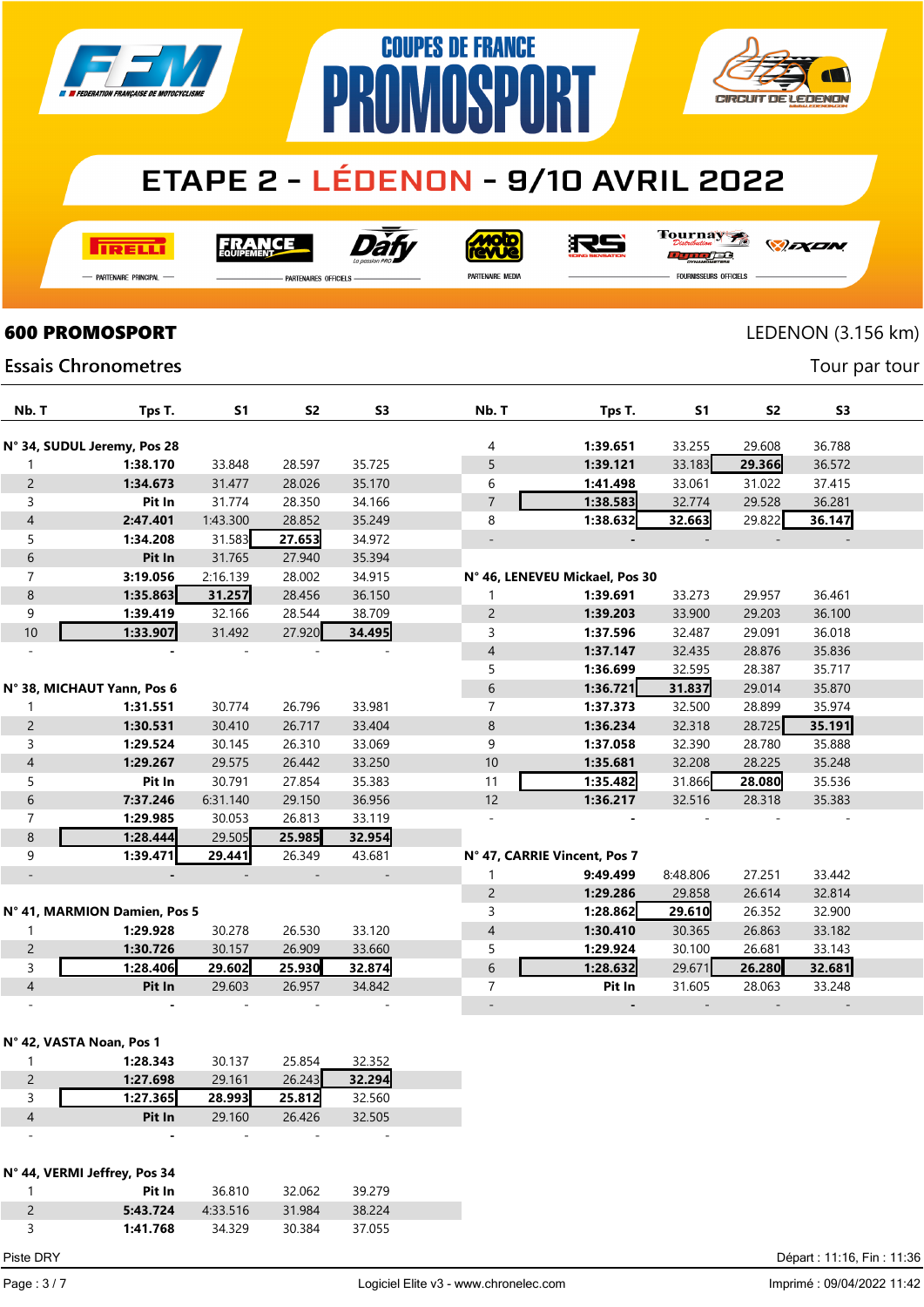

**COUPES DE FRANCE** 

**PROMOSPORT** 

**TRELLI** 

**FRANCE** 



<u>ajow</u>

沢ら

Tournay

-<br>Partenaire Principal

**Essais Chronometres** 

.<br>PARTENAIRES OFFICIELS

PARTENAIRE MEDIA

**CIRCUIT DE LEDENON** 

rac

*DEXEN* 

FOURNISSEURS OFFICIELS

### **600 PROMOSPORT** LEDENON (3.156 km)

Tour par tour

| Nb. T                    | Tps T.                         | S1                       | S2                       | S <sub>3</sub>           | Nb. T                    | Tps T.                           | S1                       | S2               | S <sub>3</sub>           |  |
|--------------------------|--------------------------------|--------------------------|--------------------------|--------------------------|--------------------------|----------------------------------|--------------------------|------------------|--------------------------|--|
|                          | N° 49, BOS Simon, Pos 26       |                          |                          |                          | 3                        | 1:28.318                         | 29.472                   | 25.855           | 32.991                   |  |
|                          |                                |                          |                          |                          | $\overline{\mathcal{L}}$ |                                  |                          |                  |                          |  |
| 1                        | 1:38.390<br>1:36.186           | 33.283                   | 28.800                   | 36.307                   |                          | Pit In                           | 29.272<br>1:13.640       | 32.623<br>26.781 | 33.484                   |  |
| $\overline{c}$           |                                | 32.215                   | 28.613                   | 35.358                   | 5                        | 2:13.924                         |                          |                  | 33.503                   |  |
| 3                        | Pit In                         | 31.563                   | 28.704                   | 33.708                   | $\,$ 6 $\,$              | 1:28.574                         | 29.466                   | 26.515           | 32.593                   |  |
| $\overline{\mathcal{L}}$ | 2:55.780                       | 1:51.659                 | 28.664                   | 35.457                   | $\overline{7}$           | 1:28.327                         | 29.499                   | 26.343           | 32.485                   |  |
| 5                        | 1:34.963                       | 31.683                   | 28.347                   | 34.933                   | 8                        | Pit In                           | 32.645                   | 31.316           | 34.930                   |  |
| $\boldsymbol{6}$         | Pit In                         | 31.377                   | 27.916                   | 32.233                   | 9                        | 5:36.093                         | 4:30.218                 | 29.366           | 36.509                   |  |
| $\overline{7}$           | 3:24.852                       | 2:19.504                 | 28.972                   | 36.376                   |                          |                                  | $\overline{\phantom{a}}$ |                  | $\overline{a}$           |  |
| 8                        | 1:35.593                       | 32.020                   | 28.691                   | 34.882                   |                          |                                  |                          |                  |                          |  |
| $\boldsymbol{9}$         | 1:33.591                       | 31.274                   | 27.737                   | 34.580                   |                          | N° 67, WALTZ Christophe, Pos 17  |                          |                  |                          |  |
| $10$                     | 1:33.657                       | 31.416                   | 28.003                   | 34.238                   | 1                        | 1:32.944                         | 30.777                   | 27.754           | 34.413                   |  |
|                          |                                |                          |                          |                          | $\overline{c}$           | 1:31.898                         | 30.734                   | 27.081           | 34.083                   |  |
|                          |                                |                          |                          |                          | 3                        | 1:32.934                         | 31.275                   | 27.627           | 34.032                   |  |
|                          | N° 51, BELLAIRE Tom, Pos 8     |                          |                          |                          | $\overline{\mathcal{L}}$ | 1:31.754                         | 30.540                   | 27.161           | 34.053                   |  |
| 1                        | 1:33.127                       | 31.669                   | 27.363                   | 34.095                   | 5                        | 1:31.127                         | 30.276                   | 27.139           | 33.712                   |  |
| $\overline{c}$           | 1:31.753                       | 30.519                   | 27.708                   | 33.526                   | 6                        | 1:32.028                         | 30.912                   | 27.138           | 33.978                   |  |
| 3                        | 1:31.386                       | 30.120                   | 26.903                   | 34.363                   | $\overline{7}$           | 1:31.020                         | 30.354                   | 27.144           | 33.522                   |  |
| $\overline{\mathcal{L}}$ | 1:29.622                       | 29.784                   | 26.845                   | 32.993                   | 8                        | 1:30.614                         | 30.150                   | 26.996           | 33.468                   |  |
| 5                        | 1:29.314                       | 30.122                   | 26.233                   | 32.959                   | 9                        | Pit In                           | 30.344                   | 27.156           | 36.773                   |  |
| $\,$ 6 $\,$              | Pit In                         | 30.023                   | 27.292                   | 34.748                   |                          |                                  | $\overline{\phantom{a}}$ |                  | $\overline{\phantom{a}}$ |  |
| $\overline{7}$           | 5:47.225                       | 4:44.424                 | 28.468                   | 34.333                   |                          |                                  |                          |                  |                          |  |
| 8                        | 1:30.351                       | 30.515                   | 26.678                   | 33.158                   |                          | N° 71, FONTEYRAUD Benoit, Pos 15 |                          |                  |                          |  |
| 9                        | 1:30.027                       | 30.029                   | 26.432                   | 33.566                   | 1                        | 1:33.430                         | 31.453                   | 27.706           | 34.271                   |  |
| $\blacksquare$           |                                | $\overline{\phantom{a}}$ | $\overline{\phantom{a}}$ | $\overline{\phantom{a}}$ | $\overline{c}$           | 1:31.381                         | 30.432                   | 27.068           | 33.881                   |  |
|                          |                                |                          |                          |                          | 3                        | Pit In                           | 31.065                   | 28.925           | 34.462                   |  |
|                          | N° 53, PELTIER Jordan, Pos 18  |                          |                          |                          | $\overline{\mathcal{A}}$ | 2:14.874                         | 1:12.546                 | 27.766           | 34.562                   |  |
| 1                        | 1:31.599                       | 30.654                   | 27.138                   | 33.807                   | 5                        | 1:31.736                         | 30.674                   | 26.963           | 34.099                   |  |
| $\overline{c}$           | 1:31.267                       | 30.811                   | 27.034                   | 33.422                   | 6                        | Pit In                           | 32.398                   | 28.703           | 35.728                   |  |
| 3                        | 1:30.758                       | 30.458                   | 27.032                   | 33.268                   | $\overline{7}$           | 3:26.822                         | 2:25.671                 | 27.417           | 33.734                   |  |
| $\overline{\mathcal{L}}$ | 1:31.836                       | 30.257                   | 27.090                   | 34.489                   | $\bf 8$                  | 1:32.559                         | 31.193                   | 27.071           | 34.295                   |  |
| 5                        | 1:33.342                       | 31.192                   | 27.592                   | 34.558                   | 9                        | 1:30.406                         | 30.097                   | 26.944           | 33.365                   |  |
| $\boldsymbol{6}$         | 1:31.545                       | 30.414                   | 27.252                   | 33.879                   | 10                       | 1:30.147                         | 30.186                   | 26.543           | 33.418                   |  |
| $\overline{7}$           | 1:37.375                       | 31.894                   | 28.044                   | 37.437                   | 11                       | Pit In                           | 31.194                   | 29.521           | 42.555                   |  |
| $\,8\,$                  | 1:31.950                       | 30.393                   | 27.240                   | 34.317                   |                          |                                  |                          |                  |                          |  |
| 9                        | 1:31.221                       | 30.654                   | 26.970                   | 33.597                   |                          |                                  |                          |                  |                          |  |
| 10                       | 1:31.314                       | 30.282                   | 27.379                   | 33.653                   |                          |                                  |                          |                  |                          |  |
| 11                       | 1:33.944                       | 30.605                   | 29.153                   | 34.186                   |                          |                                  |                          |                  |                          |  |
| 12                       | 1:31.189                       | 30.725                   | 26.787                   | 33.677                   |                          |                                  |                          |                  |                          |  |
|                          |                                |                          |                          |                          |                          |                                  |                          |                  |                          |  |
|                          |                                |                          |                          |                          |                          |                                  |                          |                  |                          |  |
|                          | N° 66, BLANCHARD Illies, Pos 4 |                          |                          |                          |                          |                                  |                          |                  |                          |  |
| 1                        | 2:05.704                       |                          |                          | 33.610                   |                          |                                  |                          |                  |                          |  |
| $\overline{c}$           | 1:30.449                       | 30.133                   | 26.314                   | 34.002                   |                          |                                  |                          |                  |                          |  |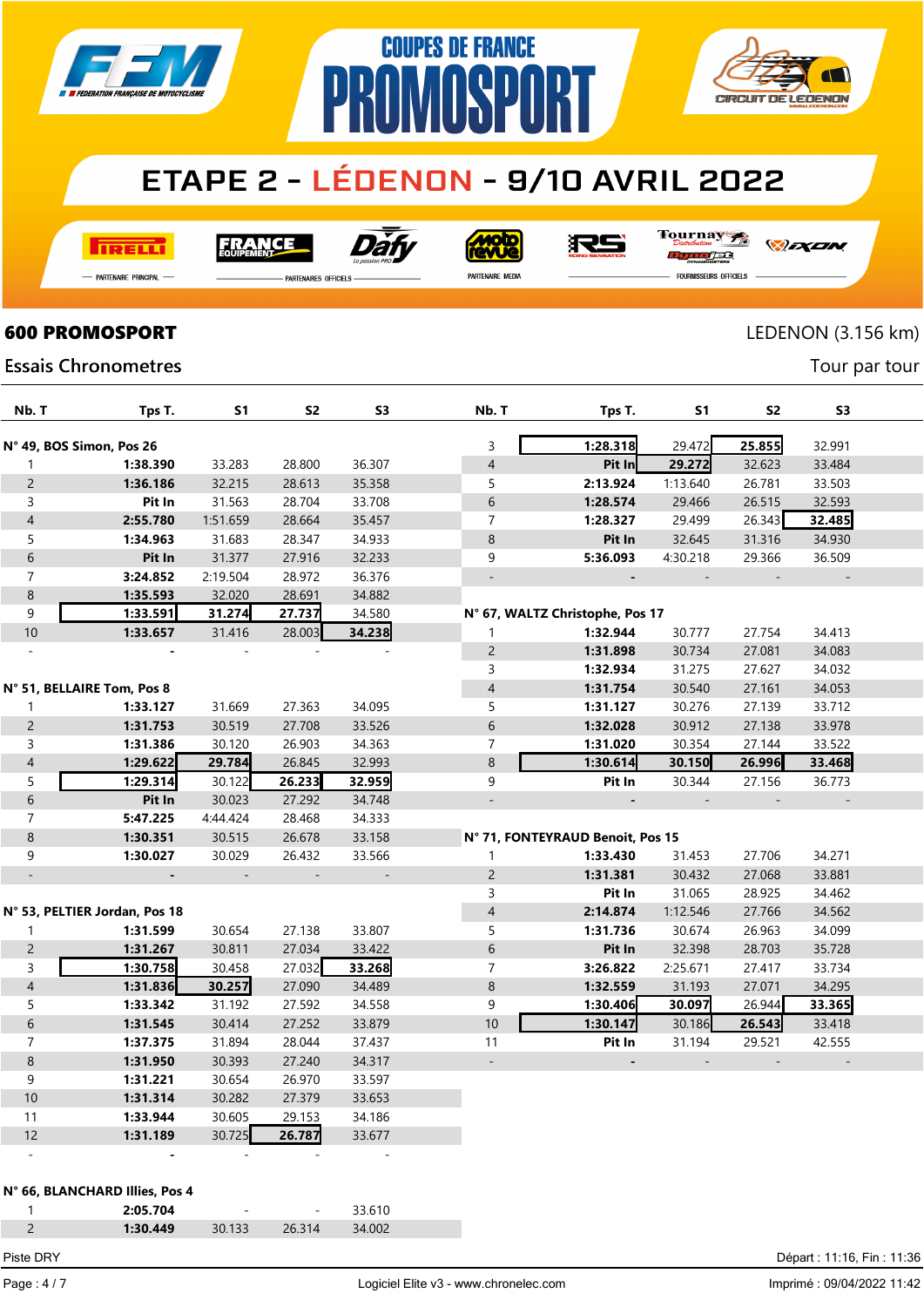

**COUPES DE FRANCE** 

**NMNSP** 

**I तत्वच**र्च

**FRANCE** 



**Molo** 

Tournay

*DEXEN* 

**CIRCUIT DE LEDENON** 

-<br>Partenaire Principal

**PARTENAIRES OFFICIELS** 

PARTENAIRE MEDIA

沢ら

PR

rse FOURNISSEURS OFFICIELS

### **600 PROMOSPORT** LEDENON (3.156 km)

Tour par tour

**Essais Chronometres** 

| Nb. T          | Tps T.                           | <b>S1</b> | S <sub>2</sub> | S <sub>3</sub> | Nb. T                       | Tps T.   | <b>S1</b> | S <sub>2</sub> | S <sub>3</sub> |  |
|----------------|----------------------------------|-----------|----------------|----------------|-----------------------------|----------|-----------|----------------|----------------|--|
|                | N° 75, GAUTHIER Francois, Pos 32 |           |                |                | 6                           | 1:33.170 | 30.969    | 27.727         | 34.474         |  |
|                | 1:40.242                         | 33.903    | 30.006         | 36.333         | $\overline{7}$              | 1:31.976 | 30.653    | 27.318         | 34.005         |  |
| $\overline{c}$ | 1:38.768                         | 32.842    | 29.422         | 36.504         | 8                           | 1:31.916 | 30.684    | 27.190         | 34.042         |  |
| 3              | 1:38.372                         | 32.784    | 29.320         | 36.268         | 9                           | 1:31.408 | 30.477    | 27.093         | 33.838         |  |
| $\overline{4}$ | 1:37.250                         | 32.873    | 28.878         | 35.499         | 10                          | 1:31.219 | 30.117    | 26.845         | 34.257         |  |
| 5              | 1:35.771                         | 32.026    | 28.635         | 35.110         | 11                          | 1:31.777 | 30.790    | 27.143         | 33.844         |  |
| 6              | Pit In                           | 31.840    | 28.644         | 33.642         | 12                          | Pit In   | 30.251    | 27.369         | 31.845         |  |
| $\overline{7}$ | 3:41.843                         | 2:38.098  | 28.361         | 35.384         |                             |          |           |                |                |  |
| 8              | Pit In                           | 37.063    | 46.683         | 53.117         |                             |          |           |                |                |  |
|                |                                  |           |                |                | N° 110, CHEPY Alann, Pos 13 |          |           |                |                |  |
|                |                                  |           |                |                |                             | 1:35.127 | 32.683    | 27.938         | 34.506         |  |
|                | N° 77, GITTON Clement, Pos 29    |           |                |                | $\overline{2}$              | 1:31.431 | 31.019    | 26.956         | 33.456         |  |
|                | 1:36.163                         | 32.286    | 28.347         | 35.530         | 3                           | 1:30.679 | 30.155    | 27.010         | 33.514         |  |
| $\overline{2}$ | 1:37.224                         | 32.207    | 29.082         | 35.935         | 4                           | 1:30.273 | 30.303    | 26.620         | 33.350         |  |
| 3              | 1:37.552                         | 32.954    | 28.836         | 35.762         | 5                           | 1:29.914 | 30.093    | 26.469         | 33.352         |  |
| $\overline{4}$ | 1:36.330                         | 32.338    | 28.453         | 35.539         | 6                           | 1:30.389 | 29.978    | 26.844         | 33.567         |  |
| 5              | 1:36.084                         | 32.388    | 28.289         | 35.407         | 7                           | Pit In   | 31.337    | 28.162         | 34.927         |  |
| 6              | 1:35.555                         | 31.784    | 28.083         | 35.688         | 8                           | 3:38.169 | 2:37.240  | 26.993         | 33.936         |  |
| $\overline{7}$ | Pit In                           | 32.832    | 28.165         | 34.212         | 9                           | 1:32.696 | 30.368    | 27.581         | 34.747         |  |
| 8              | 3:41.657                         | 2:35.754  | 29.770         | 36.133         | 10                          | 1:30.697 | 30.727    | 26.493         | 33.477         |  |
| 9              | 1:35.390                         | 31.919    | 28.655         | 34.816         | 11                          | 1:35.173 | 29.752    | 28.212         | 37.209         |  |
| 10             | 1:34.642                         | 31.690    | 28.221         | 34.731         |                             |          |           |                |                |  |
|                |                                  |           |                |                |                             |          |           |                |                |  |
|                |                                  |           |                |                |                             |          |           |                |                |  |

|                          | N° 117, CERSOSIMO Luca, Pos 9     |        |        |                          |  |                          |                |               |        |        |  |  |  |
|--------------------------|-----------------------------------|--------|--------|--------------------------|--|--------------------------|----------------|---------------|--------|--------|--|--|--|
|                          | N° 95, GALEAZZI Sebastien, Pos 10 |        |        |                          |  |                          | 2:06.776       | 1:04.790      | 27.599 | 34.387 |  |  |  |
|                          | 1:51.580                          | 32.515 | 27.541 | 51.524                   |  | $\overline{2}$           | 1:31.126       | 29.810        | 26,900 | 34.416 |  |  |  |
| $\overline{2}$           | 1:30.687                          | 30.308 | 26.770 | 33.609                   |  | 3                        | 1:31.090       | 29.708        | 27.417 | 33.965 |  |  |  |
| 3                        | 1:54.270                          | 48.941 | 30.545 | 34.784                   |  | $\overline{4}$           | 1:30.163       | 29.867        | 26.691 | 33.605 |  |  |  |
| 4                        | 1:30.018                          | 29.989 | 26.786 | 33.243                   |  | 5                        | Pit In         | 31.165        | 28.177 | 33.206 |  |  |  |
| 5                        | 1:31.046                          | 30.476 | 26.935 | 33.635                   |  | 6                        | 2:44.580       | 1:43.397      | 27.315 | 33.868 |  |  |  |
| 6                        | 1:29.395                          | 29.694 | 26.501 | 33.200                   |  | 7                        | 1:30.042       | 30.382        | 26.423 | 33.237 |  |  |  |
| 7                        | 1:29.869                          | 29.971 | 26.599 | 33.299                   |  | 8                        | 1:29.337       | 29.738        | 26.377 | 33.222 |  |  |  |
| 8                        | 1:31.216                          | 30.189 | 27.119 | 33.908                   |  | 9                        | 1:29.414       | <b>29.546</b> | 26.376 | 33.492 |  |  |  |
| 9                        | 1:30.108                          | 29.789 | 26.642 | 33.677                   |  | 10                       | Pit In         | 31.549        | 28.222 | 32.399 |  |  |  |
| 10                       | Pit In                            | 32.769 | 30.083 | 32.333                   |  | $\overline{\phantom{0}}$ | $\blacksquare$ |               |        |        |  |  |  |
| $\overline{\phantom{a}}$ |                                   |        |        | $\overline{\phantom{0}}$ |  |                          |                |               |        |        |  |  |  |

|   | N° 96, CHENAL Lucas, Pos 19 |          |        |        |  |  |  |  |  |  |  |
|---|-----------------------------|----------|--------|--------|--|--|--|--|--|--|--|
|   | 1:35.503                    | 32.571   | 28.182 | 34.750 |  |  |  |  |  |  |  |
| 2 | 1:32.312                    | 30.595   | 27.183 | 34.534 |  |  |  |  |  |  |  |
| 3 | 1:32.501                    | 30.501   | 27.709 | 34.291 |  |  |  |  |  |  |  |
| 4 | Pit In                      | 31.205   | 27.532 | 32.737 |  |  |  |  |  |  |  |
| 5 | 2:05.556                    | 1:03.181 | 28.308 | 34.067 |  |  |  |  |  |  |  |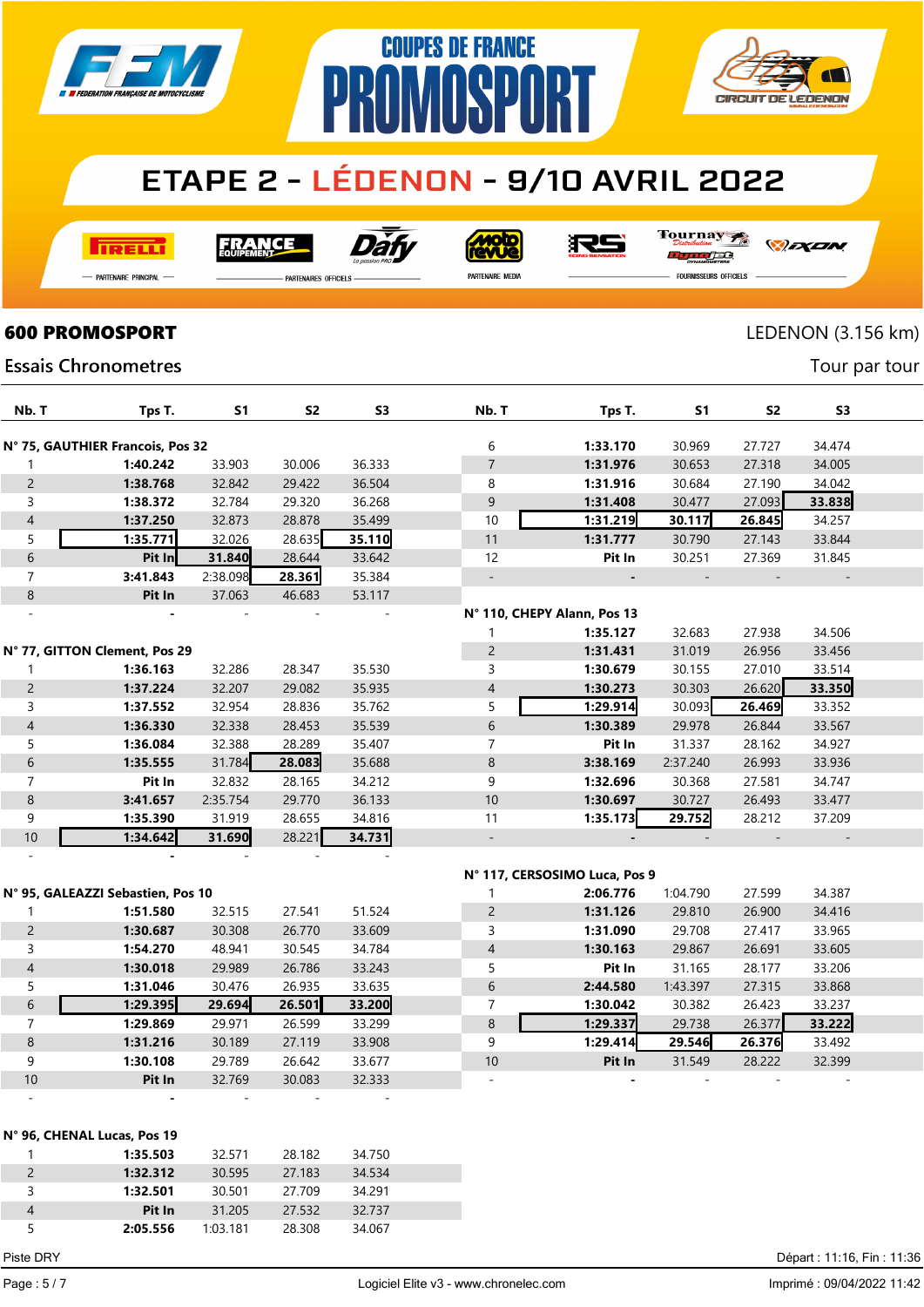

**COUPES DE FRANCE** 

**IMNSP** 

**TRELL** 

FRANCE

Dàt

**MOLO**<br>AVLIG PARTENAIRE MEDIA

很与

19

Tournay *DEXEN* orse

**CIRCUIT DE LEDENON** 

- Partenaire Principal

**PARTENAIRES OFFICIELS** 

PR

**FOURNISSEURS OFFICIELS** 

**600 PROMOSPORT** LEDENON (3.156 km)

Tour par tour

### **Essais Chronometres**

| Nb. T                    | Tps T.                         | S <sub>1</sub> | S <sub>2</sub> | S3     | Nb. T | Tps T. | S <sub>1</sub> | S <sub>2</sub> |
|--------------------------|--------------------------------|----------------|----------------|--------|-------|--------|----------------|----------------|
|                          |                                |                |                |        |       |        |                |                |
|                          | N° 131, SIGOT Jeremy, Pos 24   |                |                |        |       |        |                |                |
| $\mathbf{1}$             | 1:38.558                       | 34.102         | 29.040         | 35.416 |       |        |                |                |
| $\overline{c}$           | 1:34.543                       | 32.070         | 28.083         | 34.390 |       |        |                |                |
| 3                        | 1:33.149                       | 31.655         | 27.478         | 34.016 |       |        |                |                |
| $\overline{4}$           | Pit In                         | 31.927         | 27.454         | 33.857 |       |        |                |                |
| 5                        | 7:15.696                       | 6:09.920       | 28.956         | 36.820 |       |        |                |                |
| $\boldsymbol{6}$         | 1:38.623                       | 32.662         | 30.940         | 35.021 |       |        |                |                |
| $\overline{7}$           | 1:34.623                       | 31.533         | 28.333         | 34.757 |       |        |                |                |
| $\bf 8$                  | 1:33.507                       | 31.663         | 27.724         | 34.120 |       |        |                |                |
|                          |                                |                |                |        |       |        |                |                |
|                          |                                |                |                |        |       |        |                |                |
|                          | N° 141, JACQUET Jeremy, Pos 11 |                |                |        |       |        |                |                |
| 1                        | 1:31.831                       | 30.732         | 27.050         | 34.049 |       |        |                |                |
| $\overline{c}$           | 1:30.746                       | 30.284         | 26.750         | 33.712 |       |        |                |                |
| 3                        | 1:30.123                       | 30.179         | 26.640         | 33.304 |       |        |                |                |
| $\overline{4}$           | Pit In                         | 31.160         | 28.071         | 37.353 |       |        |                |                |
| 5                        | 2:05.623                       | 1:05.080       | 26.866         | 33.677 |       |        |                |                |
| $\sqrt{6}$               | 1:29.541                       | 29.945         | 26.583         | 33.013 |       |        |                |                |
| $\overline{7}$           | Pit In                         | 33.829         | 28.457         | 38.462 |       |        |                |                |
| $\bf 8$                  | 3:15.400                       | 2:14.104       | 27.502         | 33.794 |       |        |                |                |
| $\boldsymbol{9}$         |                                |                |                |        |       |        |                |                |
|                          | 1:38.318                       | 31.727         | 30.901         | 35.690 |       |        |                |                |
| $10\,$                   | Pit In                         | 30.256         | 31.426         | 39.332 |       |        |                |                |
|                          |                                |                |                |        |       |        |                |                |
|                          |                                |                |                |        |       |        |                |                |
|                          | N° 146, LATRECHE Theo, Pos 23  |                |                |        |       |        |                |                |
| 1                        | 1:36.615                       | 32.729         | 28.690         | 35.196 |       |        |                |                |
| $\overline{c}$           | 1:35.143                       | 32.257         | 28.350         | 34.536 |       |        |                |                |
| 3                        | 1:34.579                       | 31.988         | 28.124         | 34.467 |       |        |                |                |
| $\overline{\mathcal{L}}$ | 1:34.132                       | 31.932         | 27.997         | 34.203 |       |        |                |                |
| 5                        | 1:33.950                       | 31.663         | 27.752         | 34.535 |       |        |                |                |
| $\sqrt{6}$               | Pit In                         | 33.086         | 29.744         | 37.519 |       |        |                |                |
| $\overline{7}$           | 3:43.488                       | 2:41.308       | 27.978         | 34.202 |       |        |                |                |
| $\bf 8$                  | 1:33.632                       | 31.401         | 27.816         | 34.415 |       |        |                |                |
| 9                        | 1:32.694                       | 31.177         | 27.618         | 33.899 |       |        |                |                |
| $10$                     | 1:32.469                       | 31.161         | 27.488         | 33.820 |       |        |                |                |
| $\equiv$                 | $\overline{a}$                 | $\sim$         | $\sim$         | $\sim$ |       |        |                |                |
|                          |                                |                |                |        |       |        |                |                |